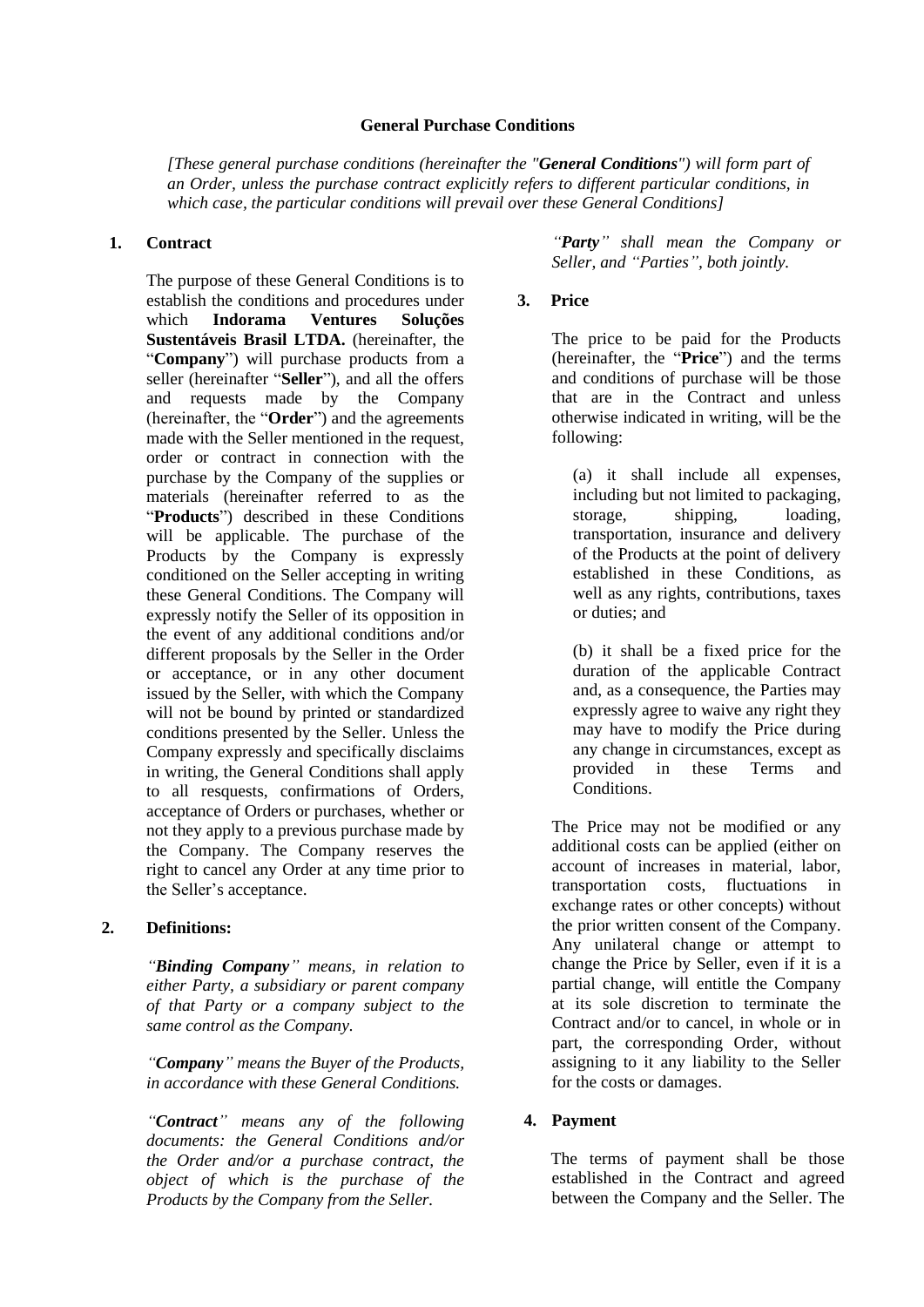Seller will separately invoice the Company for each purchase and delivery of Products supplied under each Order.

Unless otherwise stipulated in the Contract, Seller shall invoice to the Company each Product on the date of delivery of such Product to the Company or thereafter, and the Company shall pay such amount within sixty (60) days from the date of receipt of the invoice itself.

Without prejudice to any other rights or actions, the Company reserves the right to compensate, in accordance with article 368 et seq. of the Brazilian Civil Code, any amounts that the Seller owes at any time to the Company for any rights with the amounts owed by the Company to the Seller by virtue of the Contract.

### **5. Right to Property and Risk of Loss and Purchase Conditions**

### *A. National Purchases*

Without prejudice to the conditions related to the delivery and transportation provided for in the Contract, the right to property or ownership and risk of loss of the Products shall continue to be of the Seller until the first of the following hypothesis is made: (i) payment of the Price; and (ii) the acceptance of the Products by the Company.

#### *B. International Purchases*

Unless otherwise stated in writing in the Contract, the right to ownership shall pass from the Seller to the Company at the delivery point designated in writing by the Company (INCOTERMS 2010).

#### **6. Insurance**

## *A. National Purchases*

Unless the Contract stipulates otherwise, Seller shall warrant the Products to the delivery point indicated in Clause 5A herein, while, from that point, the Company shall have the right to decide at its sole discretion whether to warrant, or not, the Products.

## *B. International Purchases*

Seller shall be responsible for warranting the Products in accordance with the provisions on delivery terms (INCOTERMS 2000).

Notwithstanding the foregoing, in the event that the Products are damaged before the right to ownership passes to the Company, the Company shall be entitled, at its sole discretion, to receive indemnity from the insurer of the Seller, without prejudice to other rights. For this purpose, Seller shall ensure that the Company is beneficiary in the relevant policy.

The insurance contracted by Seller shall cover any damages or losses of the Products for the total amount equivalent to the insurable value of the Products.

# **7. Shipping and Delivery**

Unless otherwise stipulated in the Contract, in writing, Seller shall deliver the Products at the delivery point designated in writing by the Company, as it deems appropriate (INCOTERMS 2000).

Delivery of the Order must be made in the quantities and delivery dates specified by the Company; on each delivery date, a guaranteed and essential limit term (essential term) will be considered for the delivery of the Products and, consequently, if there is a breach of the delivery date, the Contract will be deemed resolved or terminated, unless otherwise notified by the Company. The Company, at its sole discretion, may refuse to deliver the Products in advance.

Unless the Contract stipulates otherwise, the Products will be delivered during normal business hours. Seller shall ensure that each delivery is accompanied by the delivery receipt, which shall be placed in a prominent place and shall include, inter alia, the Order/Contract number, the Order/Contract date, the number of packages and the contents, the duly issued and signed commercial invoice, the transport documents, a complete set of signed bill of lading and all documents necessary to prove, in a reasonable manner, that Seller is the owner of the Products. The Company shall not be deemed to have accepted the Products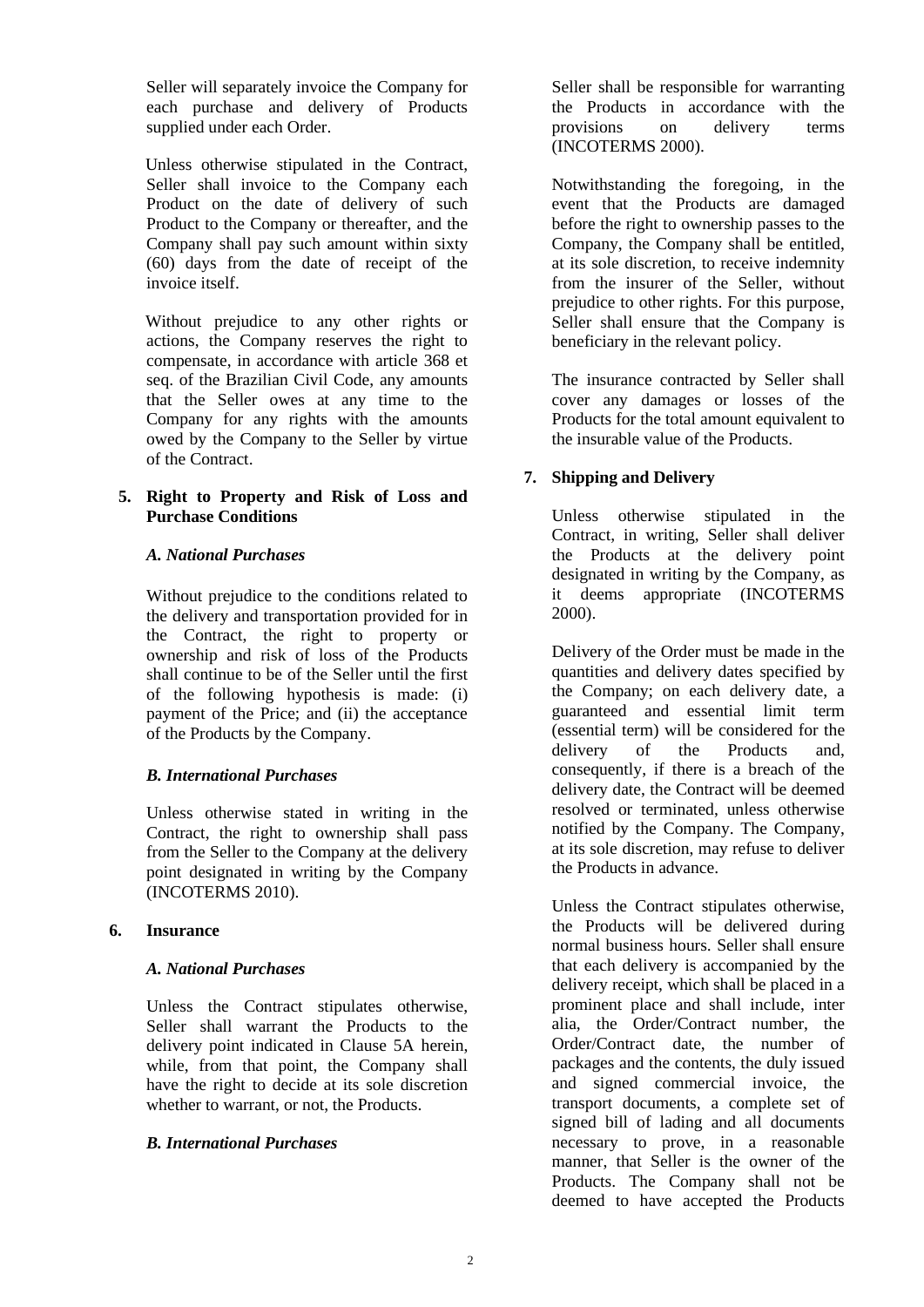until the Company has had a period of fifteen (15) days to inspect them after delivery or, in case of hidden defects, sixty (60) days after the Company actually discovered the existence of the hidden defect in the Products. Seller shall provide to the Company, at the time of delivery of the Products, all safety and operating instructions, clearly visible warning signs, as well as all other information necessary for its proper use, maintenance and repair. When delivery of the Products must be carried out in bulk, the Company reserves the right, at its sole discretion, to accept up to five percent (5%), more or less, of the quantity requested, and the quantity delivered, according to these standards, will be considered conformed with the quantity indicated in the application.

### **8. Characteristics and Suitability of Products**

The Seller agrees to deliver the Products in accordance with the quantity, quality and description that conforms strictly to the technical specifications, quantity and quality, and according to the data and specifications contained in the Request/Contract and/or the sample accepted by the Company and/or to any specific specification provided by the Company to the Seller or to the price facilitated by Seller to the Company. The Products shall not be defective or faulty and shall be new and unused, unless otherwise specified. Seller shall comply with all applicable legal, normative and/or regulatory requirements regarding the manufacture, storage, packaging and delivery of the Products and that they comply with all legal requirements and national and MERCOSUR regulations. Products must be properly labeled. Packaging of Products (i) shall be in accordance with best international packaging practice to ensure adequate protection against damage, deterioration and moisture; (ii) shall be appropriate for the transportation of goods and long-distance maritime transportation and (iii) shall comply with applicable laws, regulations and standards. The Company shall at all times: (i) be entitled to examine, inspect, quantify and test the Products and (ii) shall have full access to Seller's premises in which the Products are produced, manufactured and packaged.

The Company shall not be obliged to accept the delivery of Products that (i) do not meet the specifications, (ii) do not comply with the packaging standards set forth in this Clause 8 or (iii) that contain defects or defects.

The Company may return the Refused Products at Seller's risk and expense. The right to refuse the Products will be extended to all or any part of a shipment. In case of rejection of the Products by the Company, the Products will be considered not delivered by the Seller. Seller shall be responsible for reimbursing the Company for all costs, losses, damages and expenses incurred by the Company due to the refusal of the Products, as well as any additional costs which it has actually incurred in obtaining other products in lieu of the Products refused.

The Seller shall immediately repair or replace the Products damaged or lost during transportation, storage or unloading, regardless of whether such damage or loss is attributed to the Company; however, the Company shall deliver the relevant notice to Seller on the damage or loss within ninety (90) days from the date on which it has actual knowledge of such damage or loss.

### **9. Modifications to the specifications of the Products/Purchase Order**

The Company may, at any time, by written notice to Seller, request changes to the Contract, including changes to plans or specifications, method of shipment, quantities, packaging, place or date of delivery. In response to such a request, if such modifications result in additional costs, Seller agrees to provide, as soon as possible, its written estimates, including any changes to the Prices, delivery dates or delivery dates. A change request shall be considered an Independent Request, unless otherwise agreed by the Parties in writing. Any request or adjustment proposed by Seller shall be approved by the Company in writing before such proposed solicitations or adjustments are binding on the Company.

## **10. Manifestations and Warranties**

Seller represents and warrants to the Company that: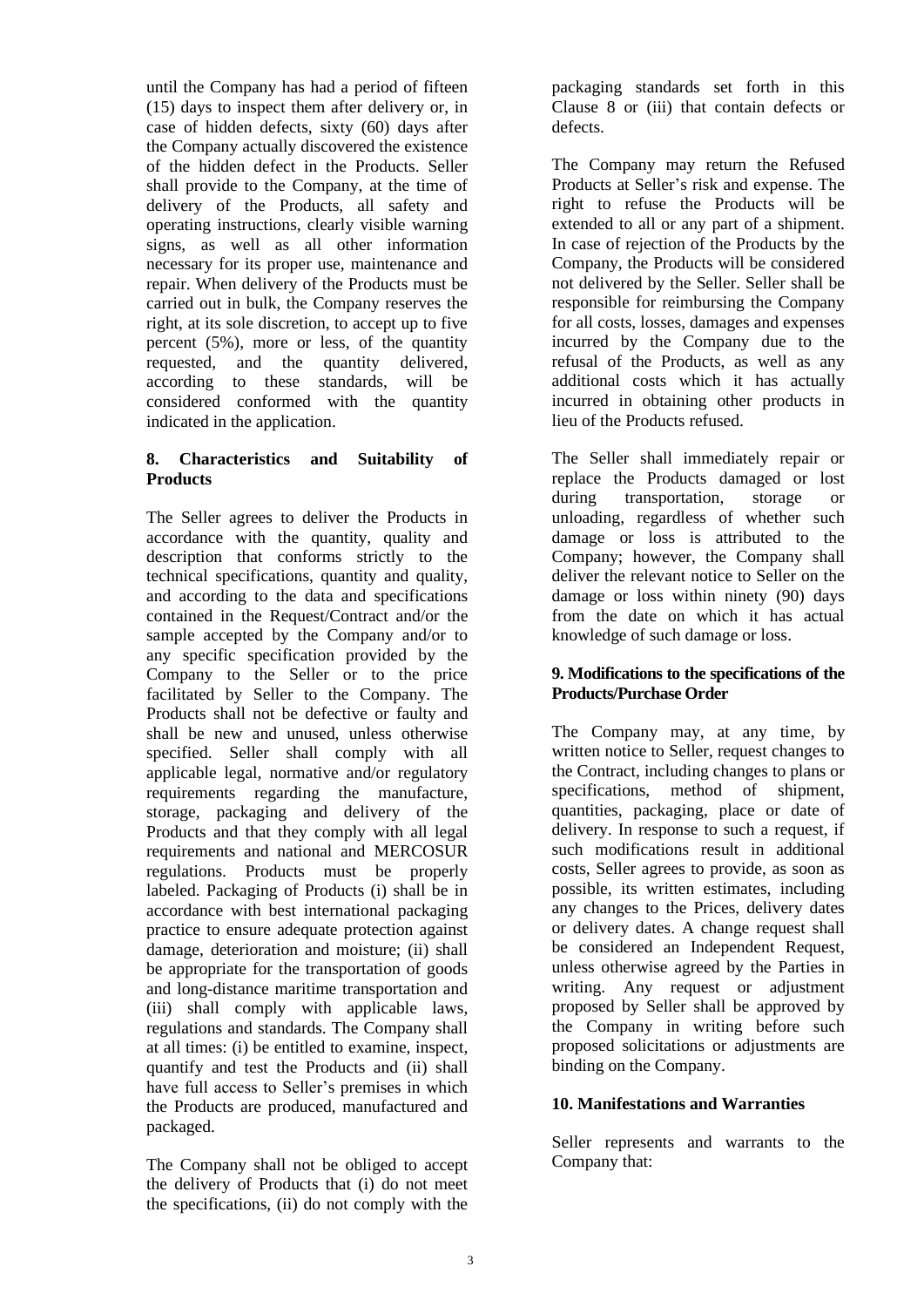(a) it is a company duly incorporated and operating in accordance with the laws of Brazil, if it is a Brazilian entity; or in accordance with the Laws of its Country, if foreign;

(b) it obtained the necessary certifications and consents to fulfill its obligations under the Contract;

(c) it is able to fulfill all obligations arising from the Contract, which represent valid and binding obligations to be fulfilled by the Buyer, in accordance with the items stipulated therein;

(d) it is the effective and legitimate owner of all Products supplied by Seller by virtue of the Contract:

(e) the Products are free from charges or rights of third parties;

(f) the negotiation and formalization of this Contract, as well as the fulfillment of the obligations derived therefrom, do not violate the provisions of the deed of incorporation or the bylaws of the Seller, nor shall such acts imply any allegation of noncompliance by virtue of any contract signed by Seller; and

(g) it has not signed any contracts or contractual obligations that could adversely affect Seller's ability to fulfill its obligations under Contract or that may constitute a breach of contract.

Seller further expresses and warrants to the Company that the Products will be new and have not previously been used, will be of satisfactory quality, material and finish, marketable, free from defects with respect to design, materials and finishes and suitable for any use and shall comply with the specifications set forth in the Contract. In addition, Seller represents and warrants that (i) the Products will comply with the specifications and packaging standards set forth in Clause 8 of these Conditions, as well as the warranties set forth in this Clause 10; (ii) the Products shall comply with all regulatory requirements, applicable laws and regulations; (iii) in complying with its obligations under these Conditions, Seller will fully comply with all applicable laws and regulations; (iv) the Products nor the intended use thereof infringe the intellectual property rights of third parties; and (v) the services included in the Products shall be provided in a professional manner in accordance with applicable industry best practices. Seller also expresses and warrants that it may transmit to the Company the title to the Products. All representations and warranties set forth in this Section 10 will continue to take effect upon acceptance of the Products and shall be in addition to any other warranties, implicit or explicit, granted to the Company under the Brazilian Civil Code or otherwise. Inspection or acceptance of the Products shall not undermine any of the foregoing warranties.

### **11. Damage Limitation**

The Company's liability in respect of injuries, losses, damages, expenses, costs or other liabilities related to termination of the Contract or cancellation of the Order by the Company, breach of this Agreement by the Company, or any other actions or omissions of company, shall be limited to the lesser of the following (i) actual and direct costs incurred by Seller in the manufacture of the Products in question prior to such termination, cancellation, noncompliance or other actions or omissions; and (ii) the Price of the Order. In no event will the Company be liable to Seller in respect of loss of profits (*loss of profit*), or punitive, special, consequential, indirect, exemplary or incidental damages.

#### **12. Disclaimer**

The Seller shall exonerate the Company and its Related Companies, as well as the employees, agents, directors, advisers, distributors, representatives of both the Company and its Related Companies and, at the prior request of the Company, all entities that purchase the Products or other products to which the Products are incorporated, in addition to their respective customers, in relation to any claims, actions, procedures, judgments, liabilities, costs, damages, losses, claims and expenses (including attorney fees and court costs) arising in connection with any claim for compensation for injury, death, damage or loss to any person or property, or in connection with any incidental or consequential damages arising out of or resulting from (a) failure, defect or alleged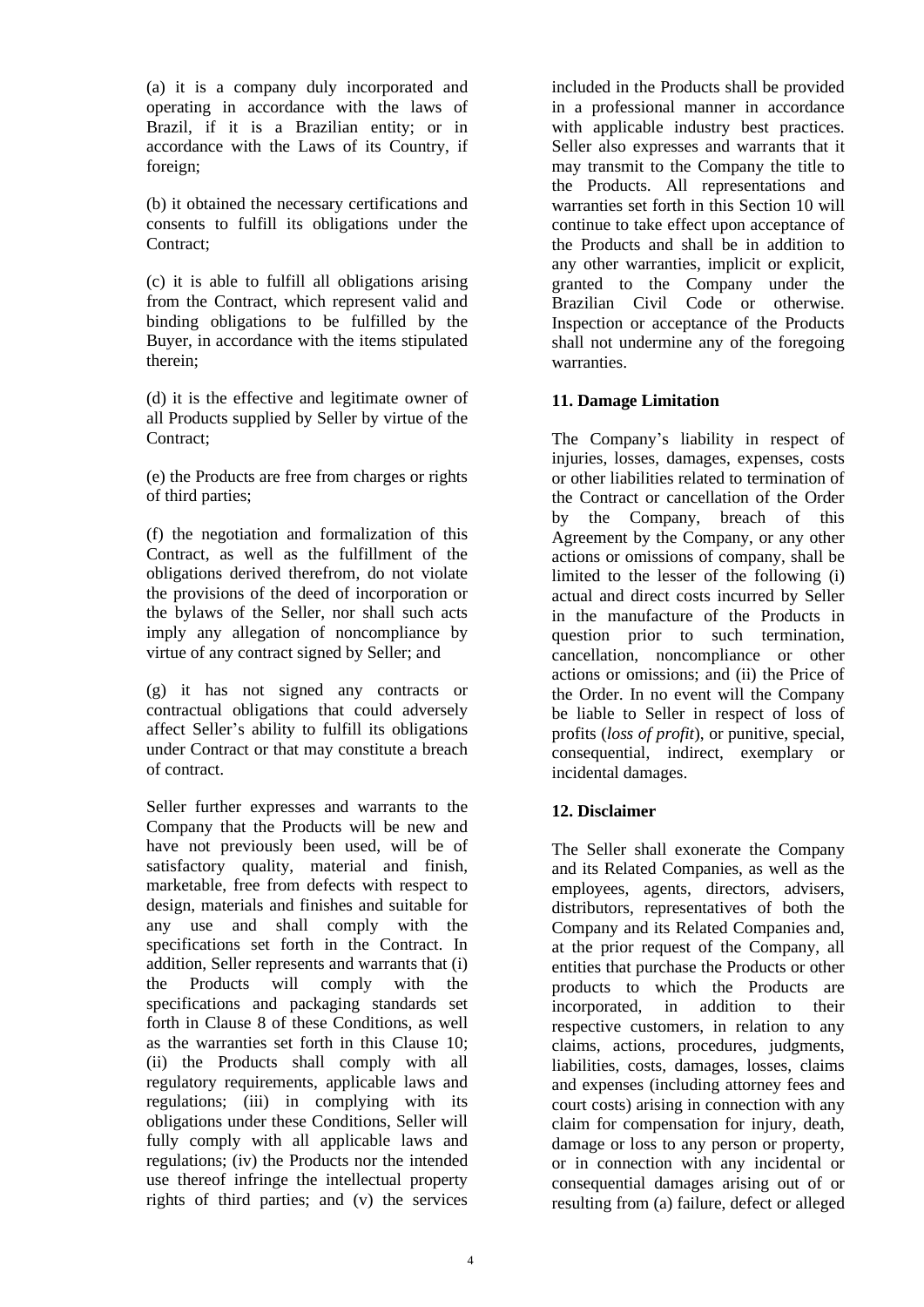defects in the Products (including noncontractual liability, (b) Seller's failure to comply with any of the provisions of this Agreement, (c) any actions, omissions, fault or negligence of the Seller or any person acting on its behalf or (d) any transgression, misappropriation or other infringements of patent, trade secrets, trademarks, trade names or other intellectual property rights of any natural or legal person arising in connection with the manufacture, storage, packaging, transportation, storage, sale or use of any of the Products. The Seller will be and is responsible for the actions and omissions of its employees, agents, directors, advisers, subcontractors or other representatives on the premises of the Company and undertakes to exonerate the Company, its Related Companies and the employees, agents, directors, advisers, distributors, representatives of both the Company and its Related Companies and other entities that purchase the Products or products to which the Products are incorporated, from any liability for damages to the property or injury or death of any person attributed to actions or omissions of employees, agents, directors, advisers, subcontractors or other representatives of Seller. In the event of a claim filed by a third party against the Company that may be subject to indemnification, the Company shall notify the Seller accordingly. Seller shall provide due and full defense assistance when the Company so requests. The Seller, in respect of any claim or demand of a third party, shall reimburse the Company for legal expenses and other defense-related expenses that the Company and the Company's insurer have paid and the actual amount paid by the Company or the insurer of the Company in virtue of any agreement or failure. The Seller shall exonerate the Company and its Related Companies, as well as the employees, agents, personnel, directors, advisers, employees, distributors, representatives of both the Company and its Related Companies and all entities that purchase the Products or products to which the Products are incorporated, in respect of any actions, demands, claims, costs, charges and expenses (including court costs and other defense-related expenses) incurred as a consequence of any infringement or alleged infringement of copyrights, patents, registered designs or other intellectual property rights.

## **13. Cancellation and Termination**

The Company shall be entitled to terminate the Contract (*ad nutum termination*) and/or to cancel, in whole or in part, any Order, by notifying Seller at any time before delivery of the Products, in which case the sole responsibility of the Company shall be pay the Seller the Price of Products that have already been delivered at the time of termination or cancellation, as the case may be.

#### **14. Delivery delay**

The Seller must deliver the Products to the Company within the deadlines established in the Order or stipulated in the Contract; however, each delivery date set forth in those programs shall be deemed to be guaranteed and essential time limits and, as a consequence, if there is a breach of delivery date, the Contract shall be deemed terminated or resolved, unless notice is given on the contrary by the Society. If Products are not delivered on time, then, without prejudice to any other rights arising from the Contract, the Company shall be entitled to terminate the Contract by notifying Seller. In addition, the Company shall have the right to: (i) not accept any future delivery of the Products that the Seller intends to undertake; (ii) charge the Seller any expenses incurred by the Company in obtaining Substitute Products from another supplier; and (iii) claim an indemnity for any additional costs, losses or expenses (including legal expenses and other defense costs) incurred by the Company, and which may in any way be attributed to the fact that Seller delivered the Products on the agreed date.

## **15. Force Majeure**

The Parties may suspend the fulfillment of their obligations during the course of any event of force majeure (hereinafter "**Force Majeure**"), that is, any assumption that occurs at the place where the Products are manufactured or on international routes recognized from that place to the point of delivery, which cannot be predicted despite acting in accordance with best industry practice, and which was not caused by the Party invoking it or which is beyond its reasonable control and which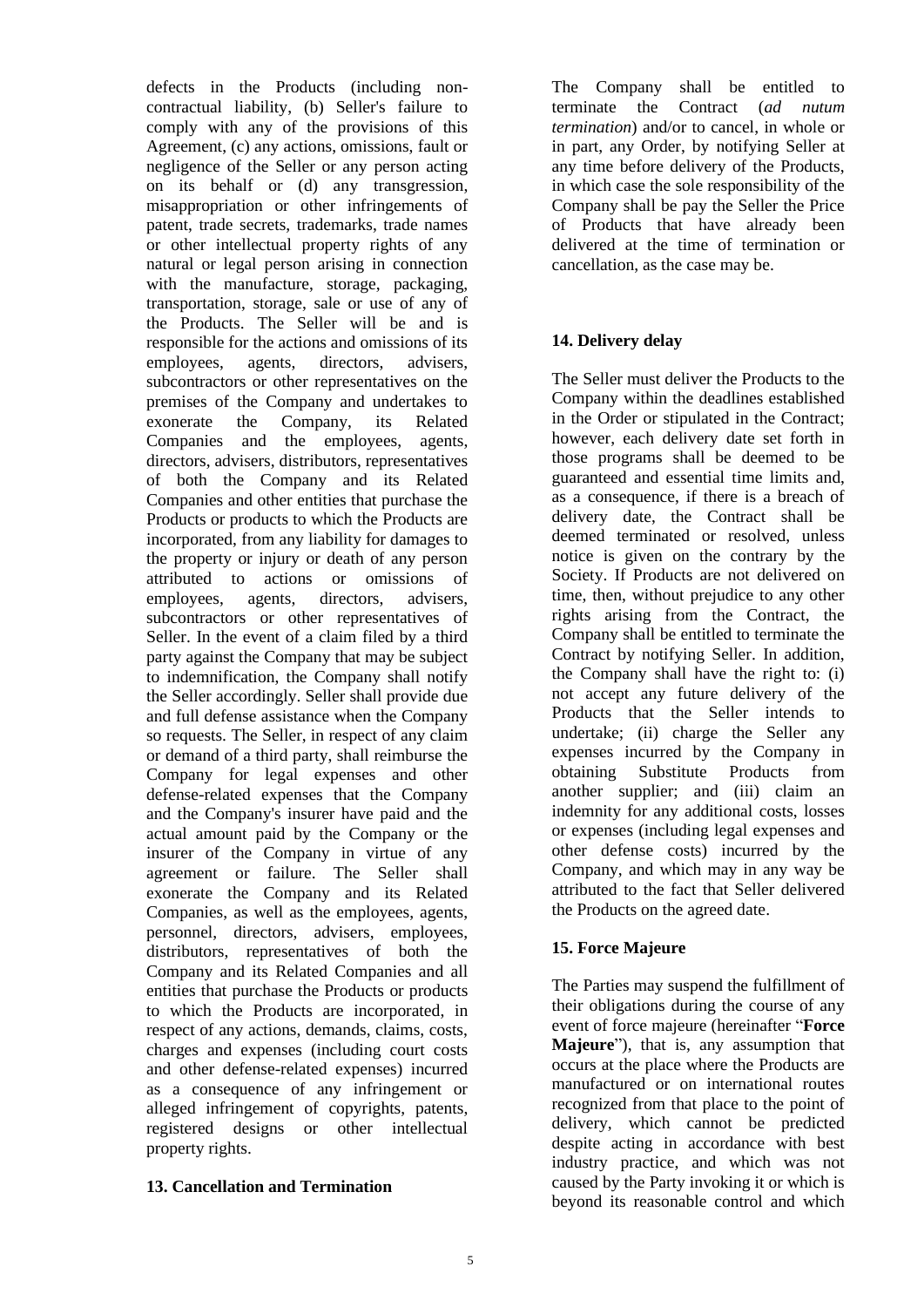prevents this Party from fulfilling its obligations arising from this Contract. Subject to the foregoing, the following assumptions may be deemed to be Force Majeure: unpredictable acts, acts or omissions by any governmental authority, declared or undeclared wars, terrorism, explosions, national strikes, fires, floods, earthquakes, storms and epidemics. The obligations of the Party affected by the Force Majeure shall be considered suspended for as long as the Force Majeure is maintained. If a Party is unable to fulfill any of its obligations due to an alleged Force Majeure, then it shall notify the other Party of the circumstances constituting Force Majeure and shall specify the obligations to which it is committed. The notification shall be delivered within forty-eight (48) hours after the date on which the Party in question became aware of the alleged or constituent event of Force Majeure. In the event Seller is a Party affected by the Force Majeure, it shall at all times do everything within its power to (i) minimize any delay in the performance of its obligations as a consequence of the alleged Force Majeure, and (ii) mitigate the harmful effects of the Force Majeure. In the event of a supposed Force Majeure, the Company shall be entitled, at its sole discretion and without any kind of disbursement or penalty, to terminate the Contract or cancel any Order or part thereof, and/or to obtain the Products object of this Request from other suppliers for as long as Seller's inability to fulfill its obligations due to the alleged Force Majeure and/or reduce the quantity of the Products specified in any Order without any payment or penalty. The Parties may terminate the Contract, prior notice to the other Party, if the alleged Major Force Majeure has a duration of more than three (3) consecutive months.

## **16. Waiver**

The Company's waiver of any breach by Seller of any of its obligations under the Contract, or delay or noncompliance by the Company in asserting any rights or actions, shall not be construed as a waiver of any future breach thereof or any other conditions. The contents herein shall not limit the rights and actions of the Company in the event of Seller's failure to comply with any of the obligations arising under the Contract.

#### **17. Assignment**

Seller shall not assign to any natural or legal person the Contract or any of its rights or obligations arising out of the Contract without the prior written consent of the Company in its sole discretion and any alleged assignment made without such consent shall be deemed void and without effect. The Company may freely assign the Contract, without Seller's consent, (i) to any of its Related Companies, (ii) in case the Company carries out a corporate reorganization, consolidates or joins with another company, association, organization or any other entity, or that transfers all or any part of its goods or assets to any other company, association, organization or other entity, or (iii) in case of lease, usufruct or assignment of a company in operation (branch of activity) by the Company. The Company shall have the right to assign to third parties freely all or any part of its rights and obligations arising from the Contract.

### **18. Severability**

If a competent authority considers any provision of a Contract or Order to be invalid and unenforceable, the validity of the remaining provisions of the Contract or Order shall not be affected by that.

#### **19. Notifications and Announcements**

The notifications or other communications that either party must deliver in connection with the purchase of the Products by the Company shall be made in writing and delivered by registered first class mail or fax or electronic mail to an authorized person previously designated or by fax or any other electronic means.

#### **20. Contradictory stipulations**

Subject to the provisions of Clause 1 of these Conditions, in case of contradictory or inconsistent stipulations between: (i) the corresponding sales contract, (ii) these Terms and Conditions, (iii) the Order/Contract, and (iv) other document or correspondence, the provisions of: (i) the sales contract, (ii) the Terms and Conditions, (iii) the Order and (iv) other applicable documents or correspondence shall always prevail respectively and shall have priority over any contradictory stipulations or inconsistent.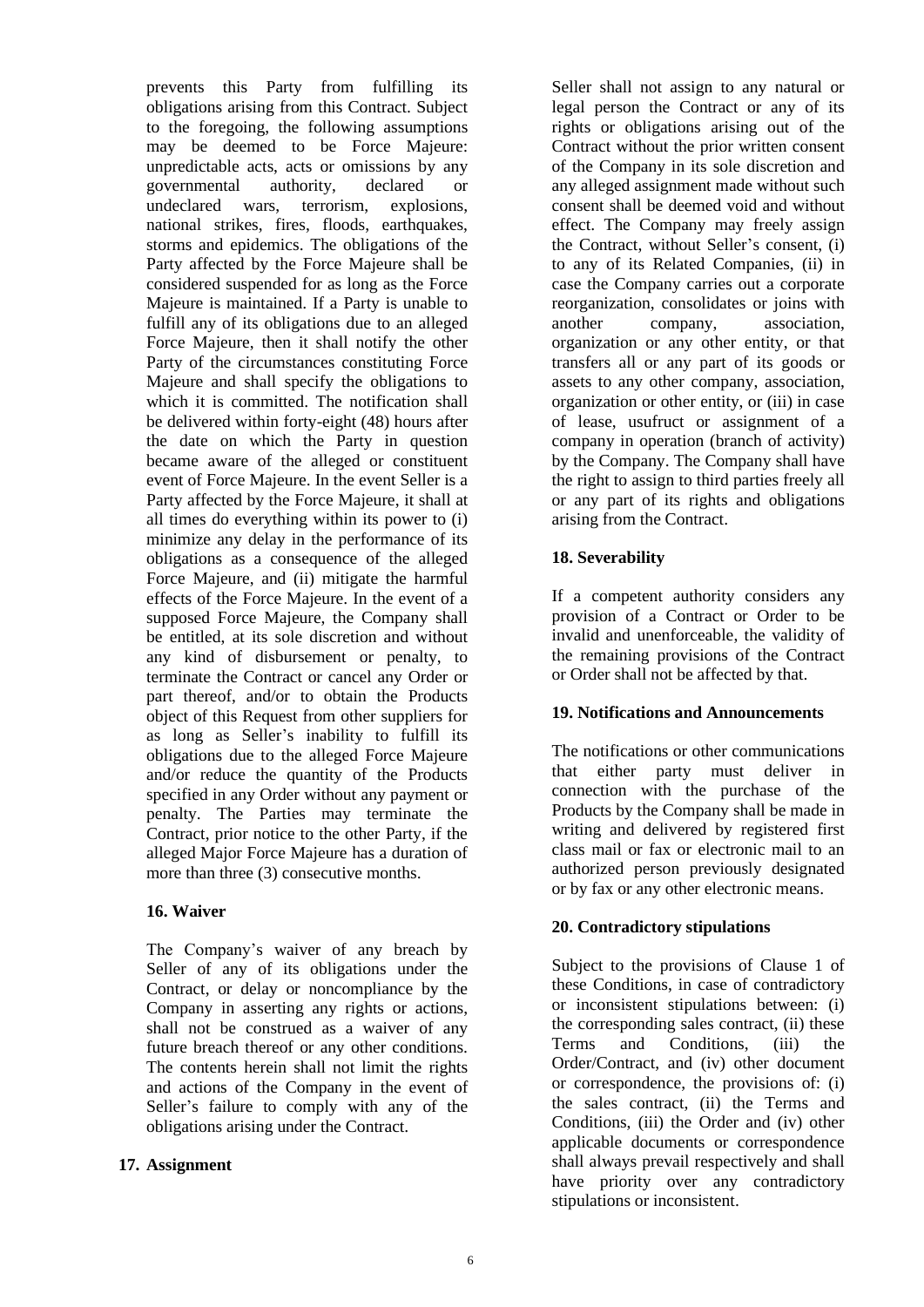### **21. Seller's Condition**

The content of this Contract or these General Conditions shall not constitute or be construed as the formation of an association, joint venture, employment contract or employer and employee relationship, or relationship of principal and agent, between Seller and Company.

## **22. Confidentiality**

Neither Party may disclose or convey the existence of the Contract, its clauses, statements or other stipulations, without the express written consent of the other Party. Likewise, the Parties shall refrain from revealing or transmitting to third parties by any means information related to the organization of the other Party, including, for example, any technical, production, industrial, commercial, organizational, labor or financial information, unless expressly permitted in these conditions.

In any case, a Party disclosing or transmitting such information to third parties, with the express prior written consent of the other Party, may only do so by requiring that such third parties receiving the information mentioned herein enters into the same confidentiality commitment set forth in these Conditions.

Without prejudice to the foregoing, the Company may disclose the information when required by applicable laws or its rating agencies or the authorities.

The commitment of confidentiality will be indefinite and will remain valid, even after the resolution or expiration of the Contract.

The foregoing provisions shall not apply to: (i) public domain information obtained without incurring in breach of the provisions of this Clause; (ii) information that (a) is already in the possession of the receiving Party prior to its disclosure and (b) that has not been obtained from a third party subject to any confidentiality commitment; and (iii) information obtained from a third party to which, upon reasonable inquiry, the receiving Party considers that it is free to disclose such information, provided that the receiving Party has not obtained the information subject to any confidentiality commitment with that third party.

## **23. Mutual Data Protection**

In accordance with the provisions of the Brazilian Law:

(a) the personal data of the Parties acquired during the negotiation, formalization or execution of the Contract (hereinafter the Parties Data) shall be included in the corresponding files of the Parties, (such as data controllers), which are registered with the Registry Official of the Brazilian Data Protection Agency, and will be treated, including the electronic or automated means, to the effects related to the execution of the Contract or the fulfillment of any legal requirements; only for a period of time necessary for the purposes of treatment;

(b) the provision of the Parties' Data is optional, but refusal to provide the Parties' Data may hinder the execution of the Contract;

(c) the Data of the Parties shall be disclosed only to the advisors or Binding Companies of the Parties or to persons designated to process the data pertinent to the effects of the stipulated in item (a) and shall not be disclosed or otherwise made available of third parties. If such advisors or Affiliates of the Parties are located outside of Brazil in jurisdictions that do not guarantee an adequate level of protection of personal data such as protection granted in Brazil, unless such transfer is included in any of the legal exceptions to that authorization, or that the transferor provides a self-declaration offering guarantees of compliance with the principles, rights of the holder and the legal regime of protection of data; and

(d) in relation to the processing of the Data of the Parties, the Parties may exercise the rights of access, rectification, opposition and cancellation.

### **24. Organization, Management and Control Model (Brazilian Penal Code)**

Seller acknowledges that it has knowledge of:

(a) administrative and criminal liability of companies in accordance with the provisions of the Brazilian Penal Code